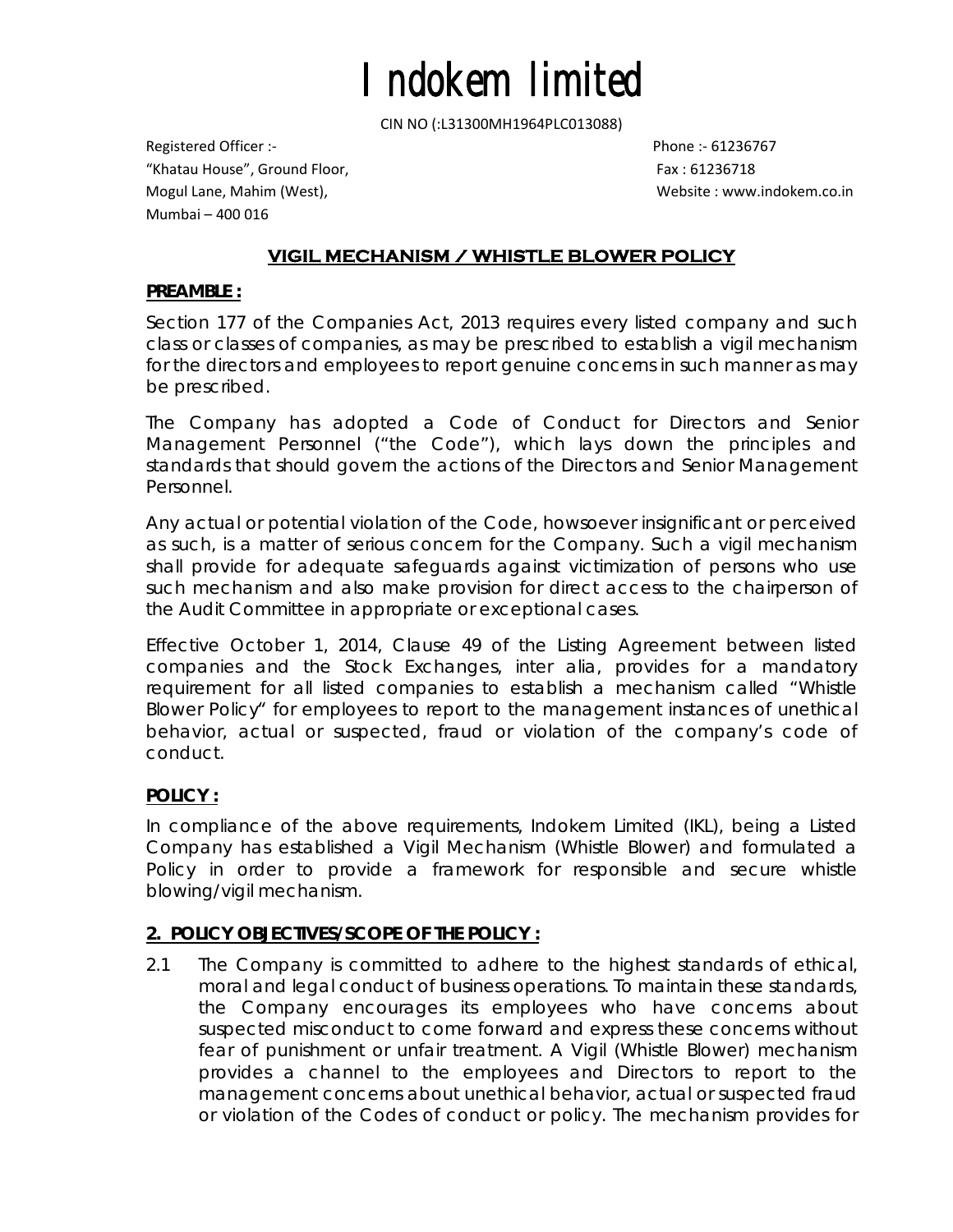CIN NO (:L31300MH1964PLC013088)

Registered Officer :‐ Phone :‐ 61236767 "Khatau House", Ground Floor, Fax : 61236718 Mogul Lane, Mahim (West), Website : www.indokem.co.in Mumbai – 400 016

adequate safeguards against victimization of employees and Directors to avail of the mechanism and also provide for direct access to the Chairman of the Audit Committee in exceptional cases.

2.2 This Policy intends to cover serious concerns that could have grave impact on the operations & performance of the business of the Company & malpractices and events which have taken place/suspected to have taken place, misuse or abuse of authority, fraud or suspected fraud, violation of company rules, manipulations, negligence causing danger to public health and safety, misappropriation of monies, and other matters or activity on account of which the interest of the Company is affected and formally reported by whistle blowers concerning its employees. The policy neither releases employees from their duty of confidentiality in the course of their work, nor is it a route for taking up a grievance about a personal situation.

# **3. DEFINITIONS :**

- 3.1 **"Alleged wrongful conduct"** shall mean violation of law, infringement of Company's code of conduct or ethics policies, mismanagement, misappropriation of monies, actual or suspected fraud, substantial and specific danger to public health and safety or abuse of authority.
- 3.2 **"Unethical & improper practices"** shall mean:
	- *An act, which does not confirm to approved standard of social and professional behavior;*
	- *An act, which leads to unethical business practices;*
	- *Improper refers to unethical conduct;*
	- *Breach of etiquette or morally offensive behavior, etc.*
- 3.3 **"Audit Committee"** means the Audit Committee constituted by the Board of Directors of the Company in accordance with Section 177 of the Companies Act, 2013 read with revised Clause 49 of the Listing Agreement with the Stock Exchanges.
- 3.4 **"Board**" means the Board of Directors of the Company.
- 3.5 **"Chairman"** means the Chairman of the Board of Directors of the Company.
- 3.6 **"Company"** means Indokem Limited and all its offices.
- 3.7 **"Code"** means Code of Conduct for Directors and Senior Management Personnel (as defined in "the Code") adopted by Raunaq International Limited.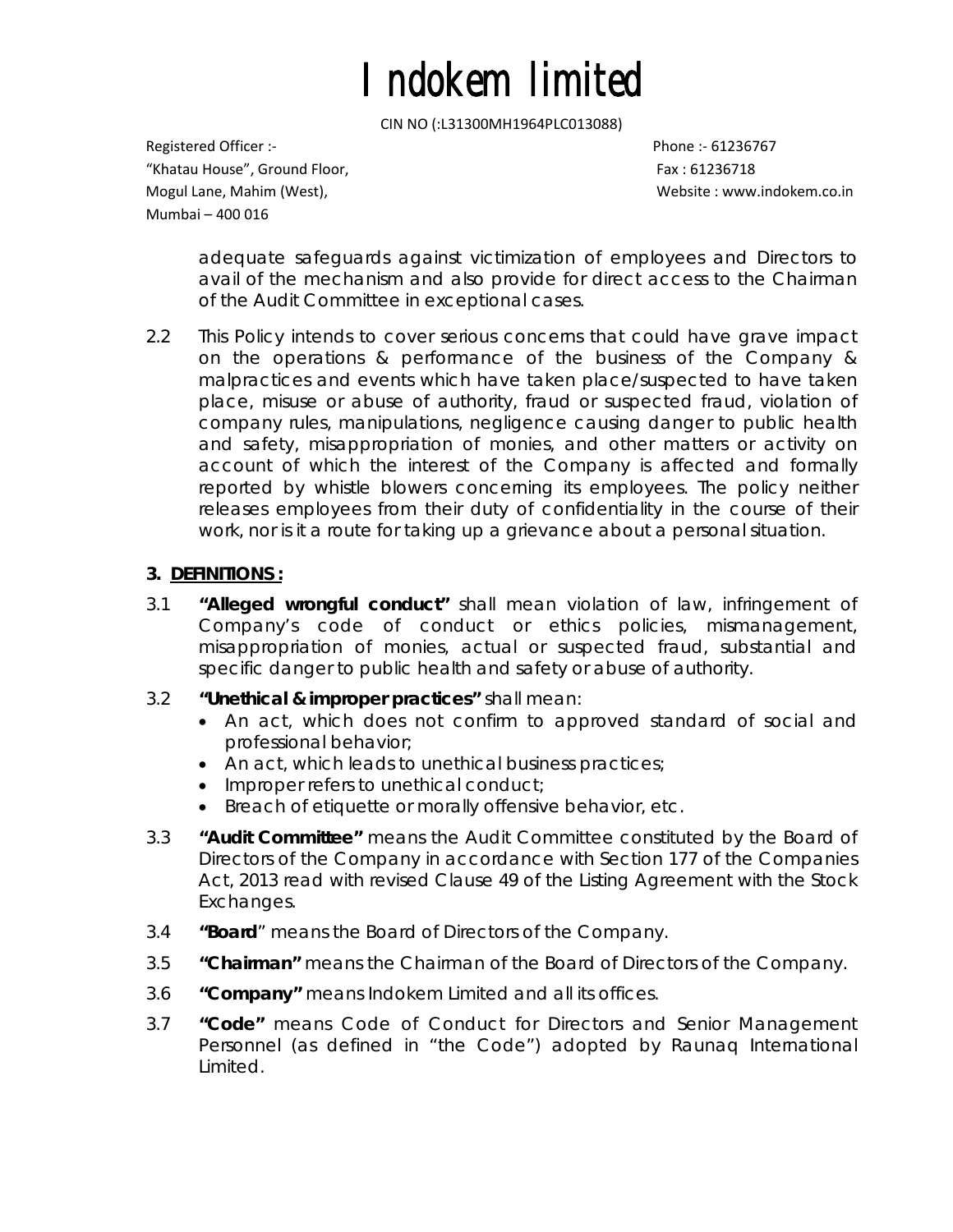CIN NO (:L31300MH1964PLC013088)

Registered Officer :‐ Phone :‐ 61236767 "Khatau House", Ground Floor, Fax : 61236718 Mogul Lane, Mahim (West), Website : www.indokem.co.in Mumbai – 400 016

- 3.8 **"Employee**" means all the present employees and whole time Directors of the Company (Whether working in India or abroad).
- 3.9 "**Protected Disclosure"** means a written communication of a concern made in good faith, which discloses or demonstrates information that may evidence an unethical or improper activity under the title "SCOPE OF THE POLICY" with respect to the Company. It should be factual and not speculative and should contain as much specific information as possible to allow for proper assessment of the nature and extent of the concern.
- 3.10 **"Subject"** means a person or group of persons against or in relation to whom a Protected Disclosure is made or evidence gathered during the course of an investigation.
- 3.11 **"Compliance Officer"** means "Company Secretary" of the Company.
- 3.12 "**Vigilance Officer/Vigilance Committee or Committee**" is a person or Committee of persons, nominated/appointed to receive protected disclosures from whistle blowers, maintaining records thereof, placing the same before the Audit Committee for its disposal and informing the Whistle Blower the result thereof.
- 3.13 "**Whistle Blower"** is a Director or employee who makes a Protected Disclosure under this Policy and also referred in this policy as complainant.

### **4. SCOPE :**

The Policy is an extension of the Code of Conduct for Directors & Senior Management Personnel and covers disclosure of any unethical and improper or malpractices and events which have taken place/ suspected to take place involving:

- 1. Breach of the Company's Code of Conduct.
- 2. Breach of Business Integrity and Ethics.
- 3. Breach of terms and conditions of employment and rules thereof.
- 4. Intentional Financial irregularities, including fraud, or suspected fraud.
- 5. Deliberate violation of laws/regulations.
- 6. Gross or Wilful Negligence causing substantial and specific danger to health, safety and environment.
- 7. Manipulation of company data/records.
- 8. Pilferation of confidential/propriety information.
- 9. Gross Wastage/misappropriation of Company funds/assets.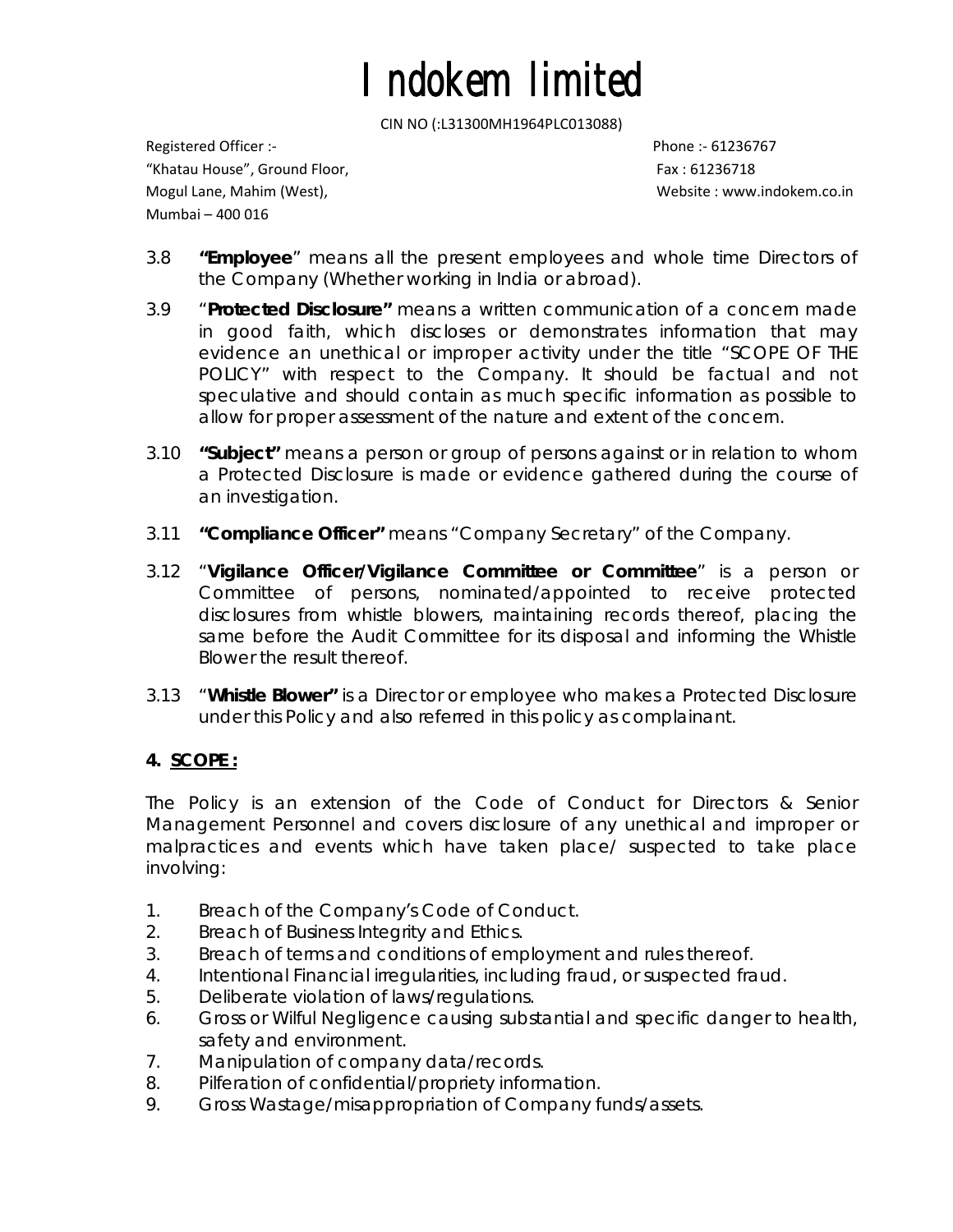CIN NO (:L31300MH1964PLC013088)

Registered Officer :‐ Phone :‐ 61236767 "Khatau House", Ground Floor, Fax : 61236718 Mogul Lane, Mahim (West), Website : www.indokem.co.in Mumbai – 400 016

## **5. INTERPRETATION :**

Terms that have not been defined in this Policy shall have the same meaning assigned to them in the Companies Act, 2013 and/or SEBI Act and/or any other SEBI Regulation(s) as amended from time to time.

## **6. ELIGIBILITY :**

All Directors and Employees of the Company are eligible to make Protected Disclosures under the Policy in relation to matters concerning the Company.

## **7. RECEIPT AND DISPOSAL OF PROTECTED DISCLOSURES :**

- 7.1. All Protected Disclosures should be reported in writing by the complainant as soon as possible after the Whistle Blower becomes aware of the same so as to ensure a clear understanding of the issues raised and should either be typed or written in a legible handwriting in English.
- 7.2. The Protected Disclosure should be submitted in a closed and secured envelope and should be super scribed as **"Protected disclosure under the Whistle Blower policy"**. Alternatively, the same can also be sent through email with the subject **"Protected disclosure under the Whistle Blower policy".**  If the complaint is not super scribed and closed as mentioned above, it will not be possible for the Audit Committee to protect the complainant and the protected disclosure will be dealt with as if a normal disclosure. In order to protect identity of the complainant, the Compliance Officer will not issue any acknowledgement to the complainants and they are advised neither to write their name/address on the envelope nor enter into any further correspondence with the Compliance Officer. The Compliance Officer shall assure that in case any further clarification is required he will get in touch with the complainant.
- 7.3. Anonymous/Pseudonymous disclosure shall not be entertained by the Compliance Officer.
- 7.4. The Protected Disclosure should be forwarded under a covering letter signed by the complainant. The Compliance Officer / Chairman of the Audit Committee/ Chairman as the case may be, shall detach the covering letter bearing the identity of the Whistle Blower and process only the Protected Disclosure.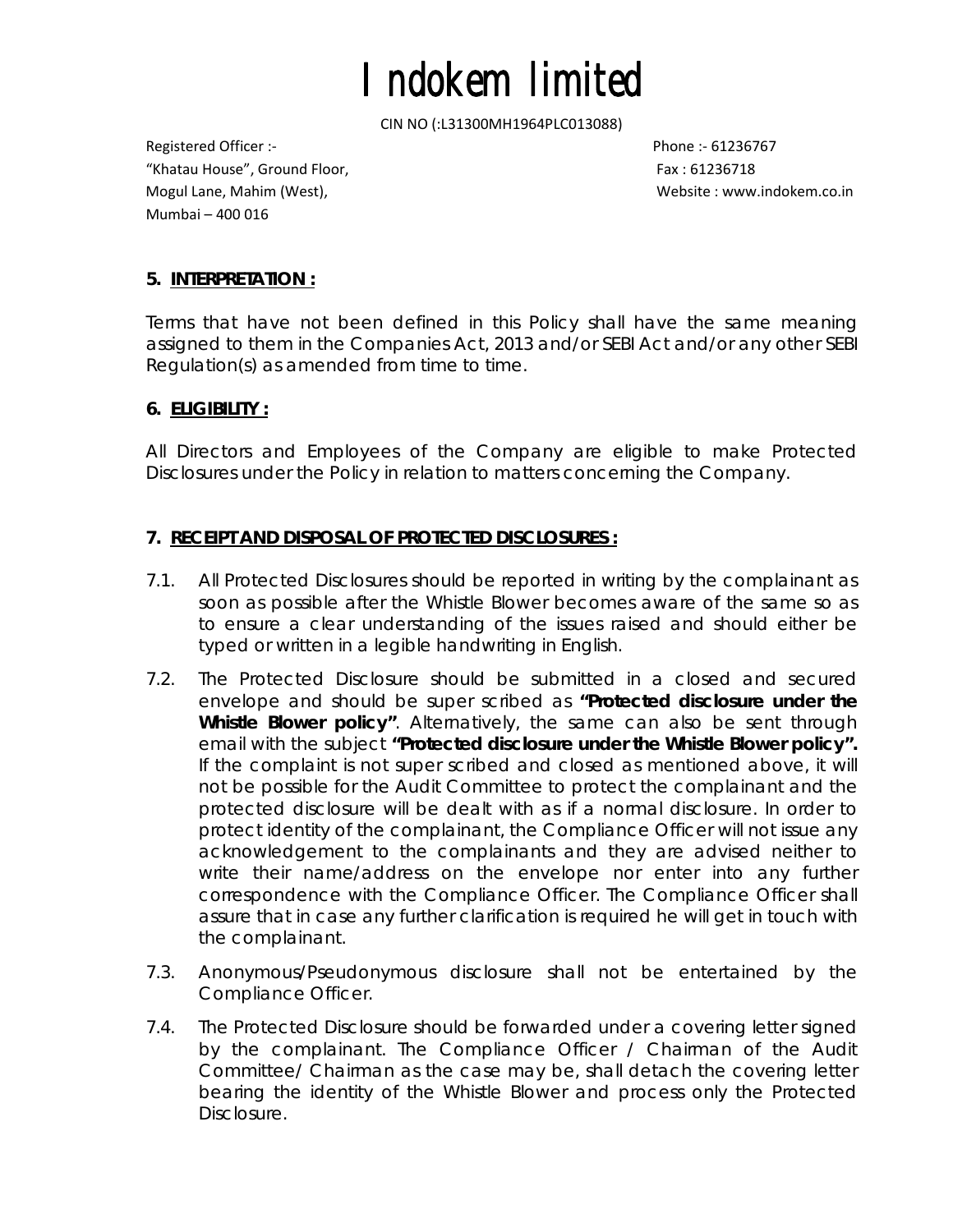CIN NO (:L31300MH1964PLC013088)

Registered Officer :‐ Phone :‐ 61236767 "Khatau House", Ground Floor, Fax : 61236718 Mogul Lane, Mahim (West), Website : www.indokem.co.in Mumbai – 400 016

- 7.5. All Protected Disclosures should be addressed to the Compliance Officer of the Company or to the Chairman of the Audit Committee/ Chairman in exceptional cases.
- 7.6. Protected Disclosure against the Compliance Officer should be addressed to the Chairman of the Company and the Protected Disclosure against the Chairman of the Company should be addressed to the Chairman of the Audit Committee.

The contact details of the Chairman & the Chairman of the Audit Committee are as under:

## **Name and Address of Chairman:-**

## **Mr. Mahendra K. Khatau,**

Chairman & Managing Director, Indokem Limited, 410/411, Khatau House, Mogul Lane, Mahim (West), Mumbai – 400 016. mahendrakhatau@indokem.co.in

# **Name and Address of the Chairman of the Audit Committee & Vigilance Head:-**

Mr. Kailash Pershad, D/31, 5th Floor, New Chandra CHS Ltd., Opp. Reliance Fresh, Off Veera Desai Road, Andheri (West), Mumbai – 400 058. **Email- kpes@vsnl.com**

- 7.7. On receipt of the protected disclosure the Compliance Officer / Chairman/ Chairman of the Audit Committee, as the case may be, shall make a record of the Protected Disclosure and also ascertain from the complainant whether he was the person who made the protected disclosure or not. He shall also carry out initial investigation either himself or by involving any other Officer of the Company or an outside agency before referring the matter to the Audit Committee of the Company for further appropriate investigation and needful action. The record will include:
	- a) Brief facts;
	- b) Whether the same Protected Disclosure was raised previously by anyone, and if so, the outcome thereof;
	- c) Details of actions taken by Compliance Officer / Chairman for processing the complaint;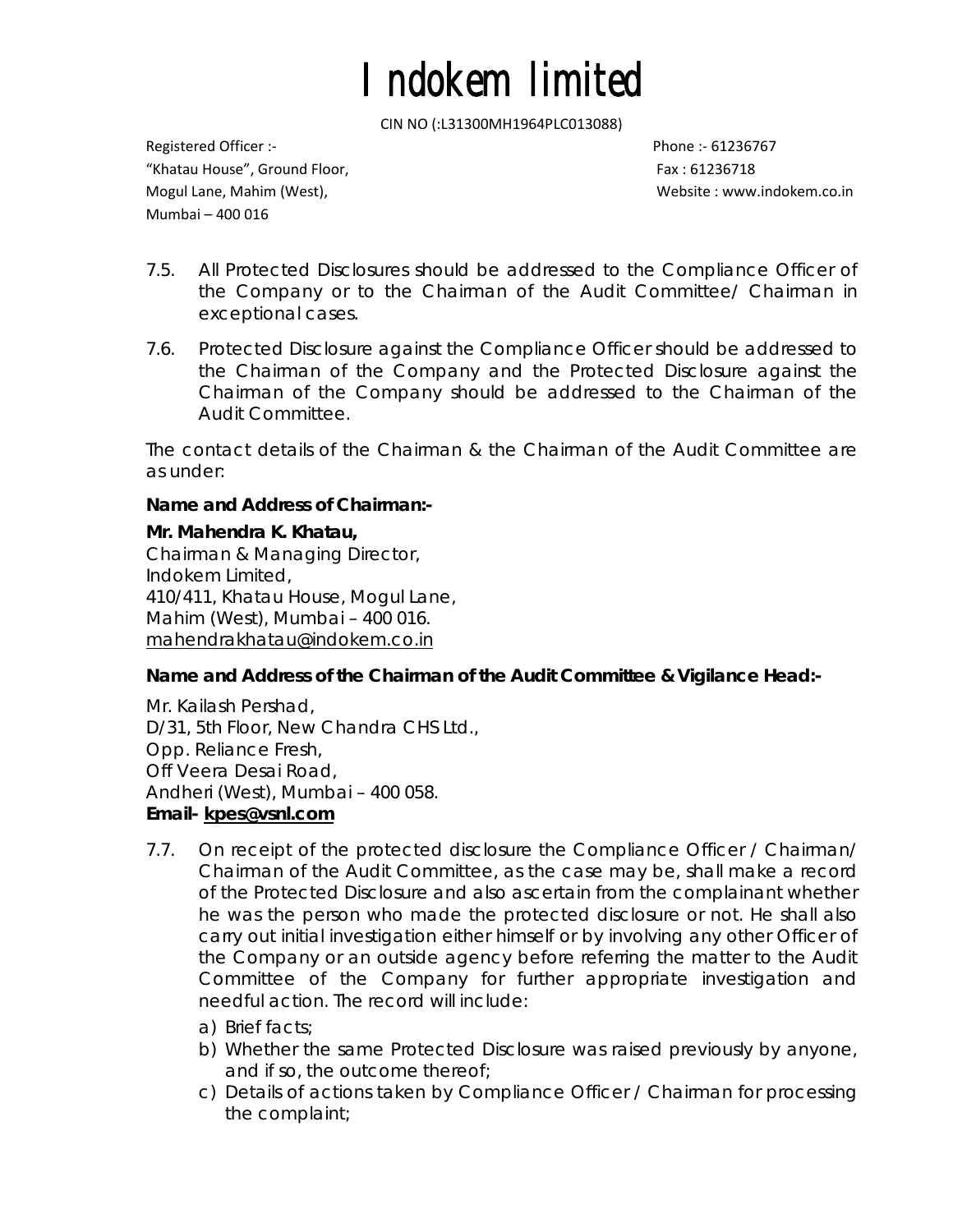CIN NO (:L31300MH1964PLC013088)

Registered Officer :‐ Phone :‐ 61236767 "Khatau House", Ground Floor, Fax : 61236718 Mogul Lane, Mahim (West), Website : www.indokem.co.in Mumbai – 400 016

- d) Findings of the Audit Committee
- e) The recommendations of the Audit Committee/ other action(s).
- 7.8. The Audit Committee, if deems fit, may call for further information or particulars from the complainant.

### **8. INVESTIGATION :**

- 8.1. All protected disclosures under this policy will be recorded and thoroughly investigated. The Audit Committee may investigate and may at its discretion consider involving any other Officer of the Company and/ or an outside agency for the purpose of investigation.
- 8.2. The decision to conduct an investigation is by itself not an accusation and is to be treated as a neutral fact finding process.
- 8.3. Subject(s) will normally be informed in writing of the allegations at the outset of a formal investigation and have opportunities for providing their inputs during the investigation.
- 8.4. Subject(s) shall have a duty to co-operate with the Audit Committee or any of the Officers appointed by it in this regard.
- 8.5. Subject(s) have a right to consult with a person or persons of their choice, other than the Compliance Officer / Investigators and/or members of the Audit Committee and/or the Whistle Blower.
- 8.6. Subject(s) have a responsibility not to interfere with the investigation. Evidence shall not be withheld, destroyed or tampered with and witness shall not be influenced, coached, threatened or intimidated by the subject(s).
- 8.7. Unless there are compelling reasons not to do so, subject(s) will be given the opportunity to respond to material findings contained in the investigation report. No allegation of wrong doing against a subject(s) shall be considered as maintainable unless there is good evidence in support of the allegation.
- 8.8. Subject(s) have a right to be informed of the outcome of the investigations. If allegations are not sustained, the Subject should be consulted as to whether public disclosure of the investigation results would be in the best interest of the Subject and the Company.
- 8.9. The investigation shall be completed normally within 90 days of the receipt of the protected disclosure and is extendable by such period as the Audit Committee deems fit.

### **9. DECISION :**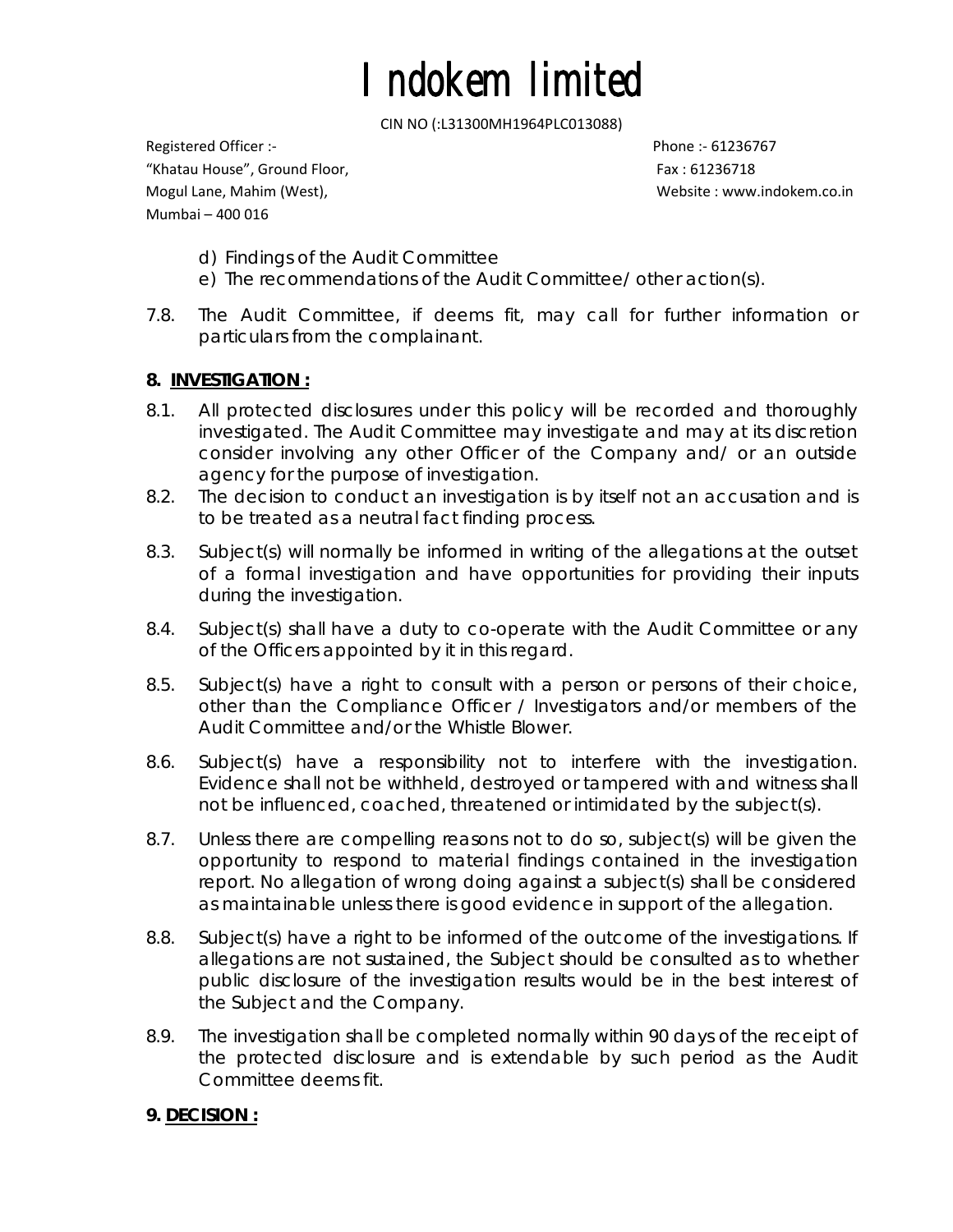CIN NO (:L31300MH1964PLC013088)

Registered Officer :‐ Phone :‐ 61236767 "Khatau House", Ground Floor, Fax : 61236718 Mogul Lane, Mahim (West), Website : www.indokem.co.in Mumbai – 400 016

- 9.1. If an investigation leads the Compliance Officer / Chairman of the Audit Committee to conclude that an improper or unethical act has been committed, the Compliance Officer / Chairman of the Audit Committee shall recommend to the management of the Company to take such disciplinary or corrective action as he may deem fit. It is clarified that any disciplinary or corrective action initiated against the Subject as a result of the findings of an investigation pursuant to this Policy shall adhere to the applicable personnel or staff conduct and disciplinary procedures.
- 9.2. In case the Subject is the Chairman of the Company, the Chairman of the Audit Committee after examining the Protected Disclosure shall forward the protected disclosure to other members of the Audit Committee if deemed fit. The Audit Committee shall appropriately and expeditiously investigate the Protected Disclosure.
- 9.3. If the report of investigation is not to the satisfaction of the complainant, the complainant has the right to report the event to the appropriate legal or investigating agency. A complainant who makes false allegations of unethical & improper practices or about alleged wrongful conduct of the subject to the Compliance Officer or the Audit Committee shall be subject to appropriate disciplinary action in accordance with the rules, procedures and policies of the Company.

# **10. REPORTING :**

The Compliance officer shall submit a report to the Chairman of the Audit Committee on a regular basis about all Protected Disclosures referred to him/her since the last report together with the results of investigations, if any.

# **11. SECRECY / CONFIDENTIALITY :**

The complainant, Compliance Officer, Members of Audit Committee, the Subject and everybody involved in the process shall:

- a) *Maintain confidentiality of all matters under this Policy.*
- b) *Discuss only to the extent or with those persons as required under this policy for completing the process of investigations.*
- c) *Not keep the papers unattended anywhere at any time.*
- d) *Keep the electronic mails / files under password.*

# **12. PROTECTION :**

12.1 No unfair treatment will be meted out to a Whistle Blower by virtue of his/ her having reported a Protected Disclosure under this policy. The Company, as a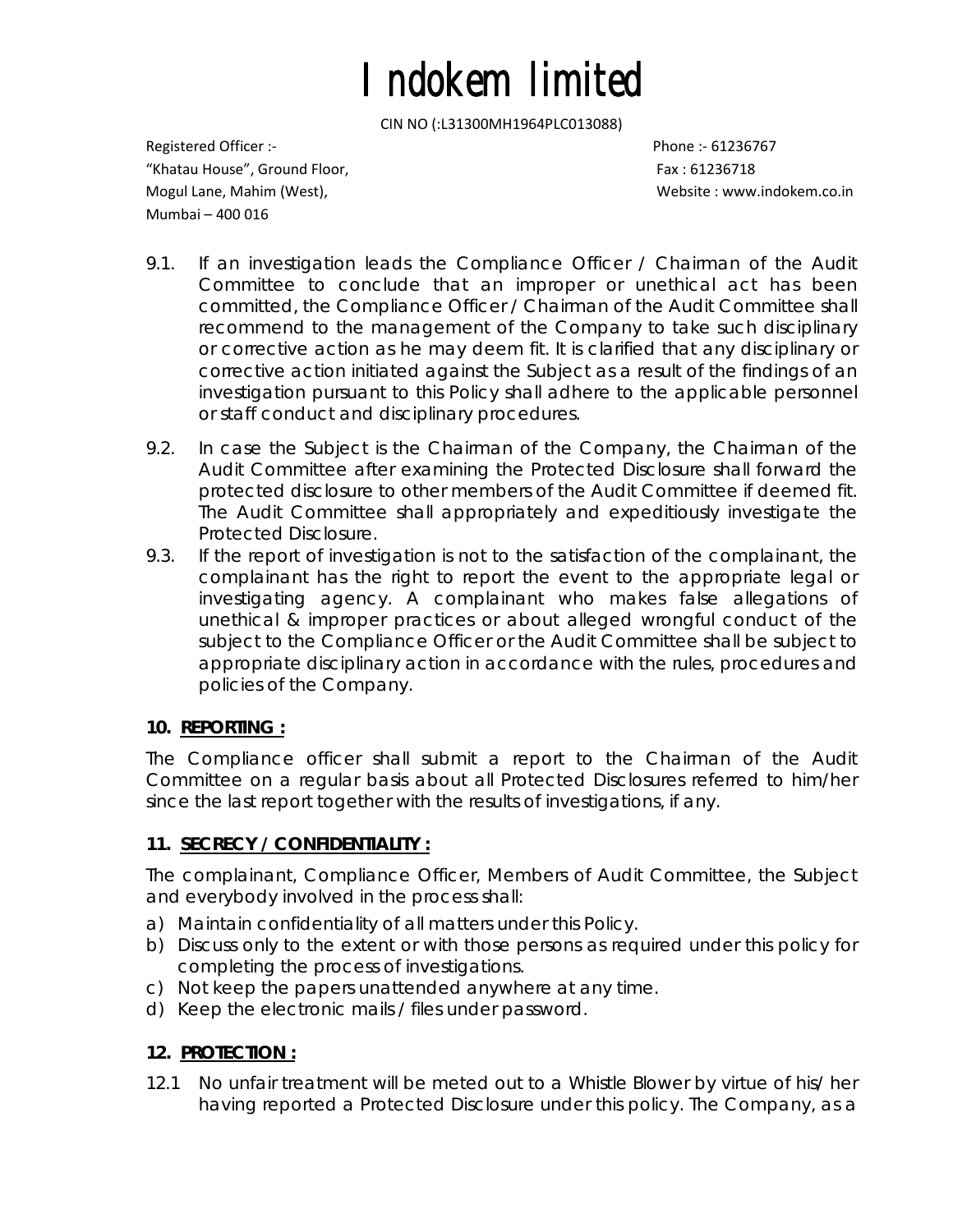CIN NO (:L31300MH1964PLC013088)

Registered Officer :‐ Phone :‐ 61236767 "Khatau House", Ground Floor, Fax : 61236718 Mogul Lane, Mahim (West), Website : www.indokem.co.in Mumbai – 400 016

policy, condemns any kind of discrimination, harassment, victimization or any other unfair employment practice being adopted against Whistle Blowers. Complete protection will, therefore, be given to Whistle Blowers against any unfair practice like retaliation, threat or intimidation of termination / suspension of service, disciplinary action, transfer, demotion, refusal of promotion or the like including any direct or indirect use of authority to obstruct the Whistle Blower's right to continue to perform his duties /functions including making further Protected Disclosure. The company will take steps to minimize difficulties, which the Whistle Blower may experience as a result of making the Protected Disclosure. Thus if the Whistle Blower is required to give evidence in criminal or disciplinary proceedings, the Company will arrange for the Whistle Blower to receive advice about the procedure, etc.

- 12.2 A Whistle Blower may report any violation of the above clause to the Chairman of the Audit Committee, who shall investigate into the same and recommend suitable action to the management.
- 12.3 The identity of the Whistle Blower shall be kept confidential to the extent possible and permitted under law. The identity of the complainant will not be revealed unless he himself has made either his details public or disclosed his identity to any other office or authority. In the event of the identity of the complainant being disclosed, the Audit Committee is authorized to initiate appropriate action as per extant regulations against the person or agency making such disclosure. The identity of the Whistle Blower, if known, shall remain confidential to those persons directly involved in applying this policy.
- 12.4 Any other Employee assisting in the said investigation shall also be protected to the same extent as the Whistle Blower.
- 12.5 Provided however that the complainant before making a complaint has reasonable belief that an issue exists and he has acted in good faith. Any complaint not made in good faith as assessed as such by the Audit Committee shall be viewed seriously and the complainant shall be subject to disciplinary action as per the Rules/certified standing orders of the Company. This policy does not protect an employee from an adverse action taken independent of his disclosure of unethical and improper practice etc. unrelated to a disclosure made pursuant to this policy.

### **13. INTERPRETATION :**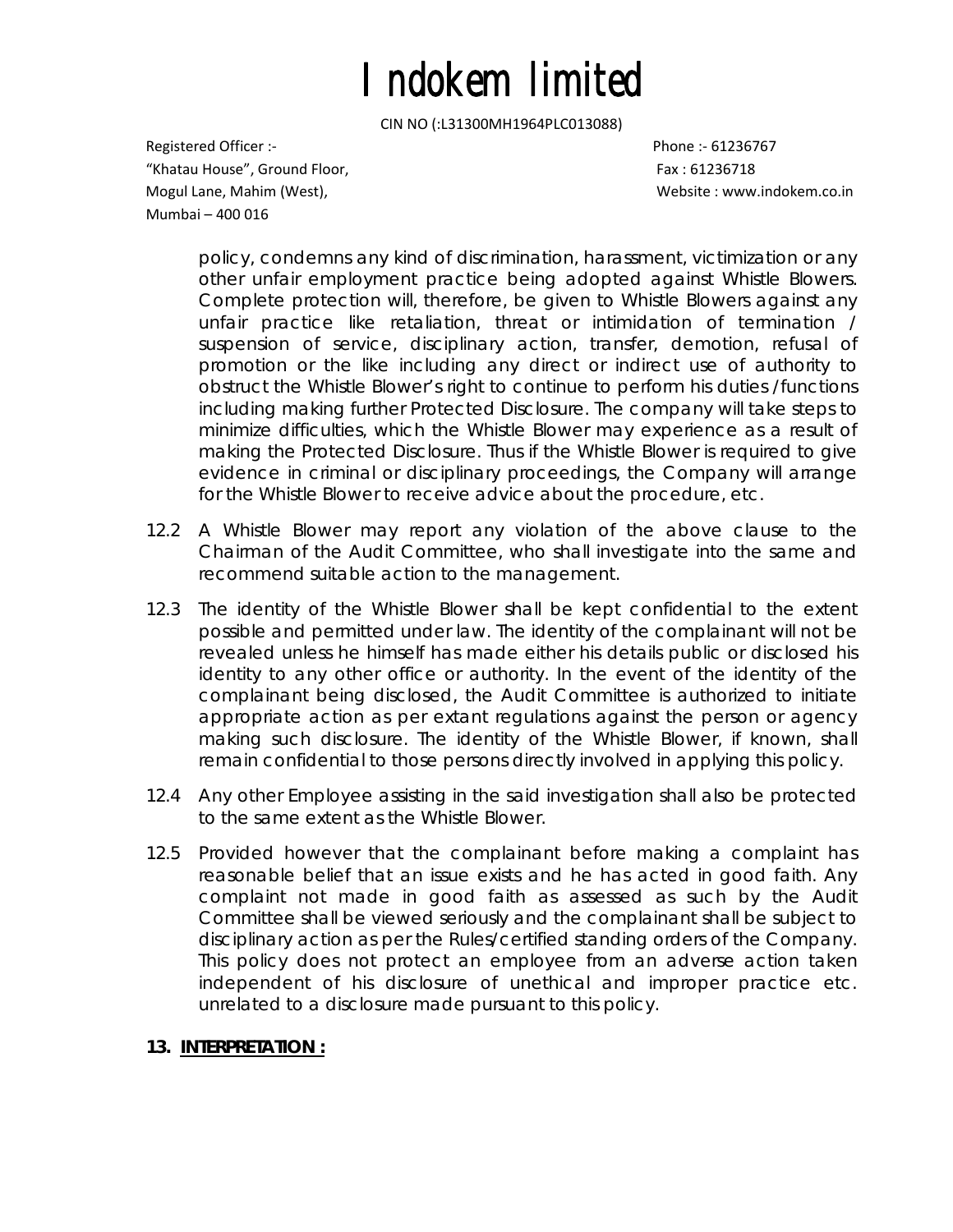CIN NO (:L31300MH1964PLC013088)

Registered Officer :‐ Phone :‐ 61236767 "Khatau House", Ground Floor, Fax : 61236718 Mogul Lane, Mahim (West), Website : www.indokem.co.in Mumbai – 400 016

Terms that have not been defined in this policy shall have the same meaning assigned to them in the Companies Act, 2013 and/ or any other SEBI Regulation(s) as amended from time to time.

## **14. ACCESS TO CHAIRMAN OF THE AUDIT COMMITTEE :**

The Whistle Blower shall have right to access Chairman of the Audit Committee directly in exceptional cases and the Chairman of the Audit Committee is authorized to prescribe suitable directions in this regard.

### **15. RETENTION OF DOCUMENTS :**

All Protected disclosures in writing or documented along with the results of Investigation relating thereto, shall be retained by the Company for a period of 7(seven) years or such other period as specified by any other law in force, whichever is more.

### **16. ADMINISTRATION AND REVIEW OF THE POLICY :**

The Chairman shall be responsible for the administration, interpretation, application and review of this policy. The Chairman also shall be empowered to bring about necessary changes to this Policy, if required at any stage with the concurrence of the Audit Committee.

### **17. NOTIFICATION :**

All departmental heads are required to notify & communicate the existence and contents of this policy to the employees of their department. Every departmental head shall submit a certificate duly signed by him to the compliance officer that this policy was notified to each employees of his department. The new employees shall be informed about the policy by the HR department and statement in this regard should be periodically submitted to the Compliance officer.

This policy as amended from time to time shall be made available at the website of the Company.

### **18. DISCLOSURE IN ANNUAL REPORT :**

The details of establishment of Whistle Blower Mechanism/Vigil Mechanism shall be disclosed by the Company in its Annual Report under the "Board's Report".

### **19. ANNUAL AFFIRMATION :**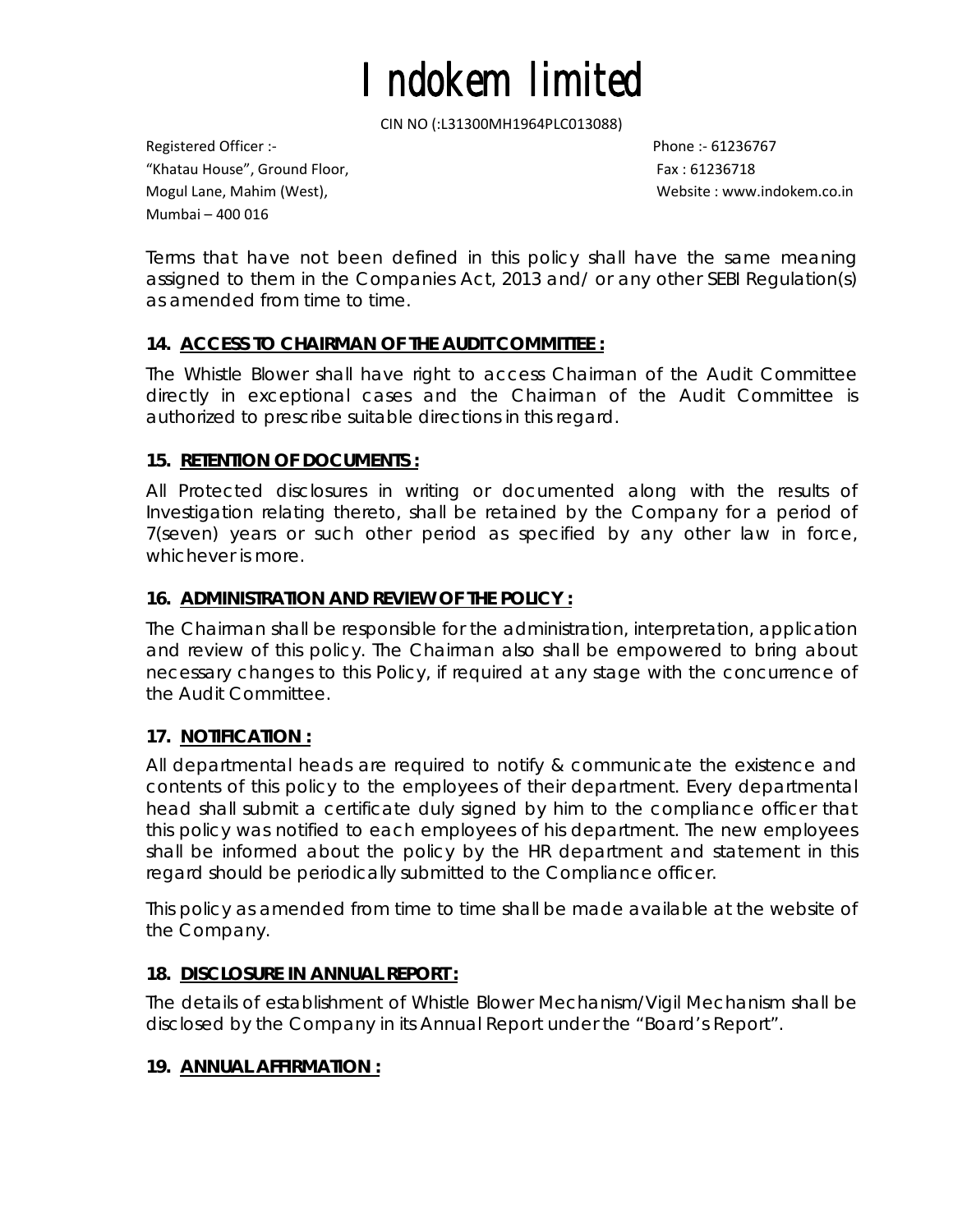CIN NO (:L31300MH1964PLC013088)

Registered Officer :‐ Phone :‐ 61236767 "Khatau House", Ground Floor, Fax : 61236718 Mogul Lane, Mahim (West), Website : www.indokem.co.in Mumbai – 400 016

The Company shall annually affirm that it has not denied access by any Director or Employee to the Audit Committee and that it has provided protection to whistle blower from adverse personnel action.

The affirmation shall form part of Corporate Governance report as attached to the Annual report of the Company.

# **20. AMENDMENT :**

The Company reserves its right to amend or modify this Policy in whole or in part, at any time without assigning any reason whatsoever. However, no such amendment or modification will be binding on the Employees and Directors unless the same is notified to them in writing.

# **21. CONFIDENTIALITY :**

The complainant, Vigilance Officer, Members of Audit Committee, the Subject and everybody involved in the process shall, maintain confidentiality of all matters under this Policy, discuss only to the extent or with those persons as required under this policy for completing the process of investigations and keep the papers in safe custody.

### **22. PROTECTION :**

No unfair treatment will be meted out to a Whistle Blower by virtue of his/ her having reported a Protected Disclosure under this policy. Adequate safeguards against victimisation of complainants shall be provided. The Company will take steps to minimize difficulties, which the Whistle Blower may experience as a result of making the Protected Disclosure.

The identity of the Whistle Blower shall be kept confidential to the extent possible and permitted under law. Any other employee assisting in the said investigation shall also be protected to the same extent as the Whistle Blower.

### **23. DISQUALIFICATIONS :**

While it will be ensured that genuine Whistle Blowers are accorded complete protection from any kind of unfair treatment as herein set out, any abuse of this protection will warrant disciplinary action.

Protection under this Policy would not mean protection from disciplinary action arising out of false or bogus allegations made by a Whistle Blower knowing it to be false or bogus or with a mala fide intention.